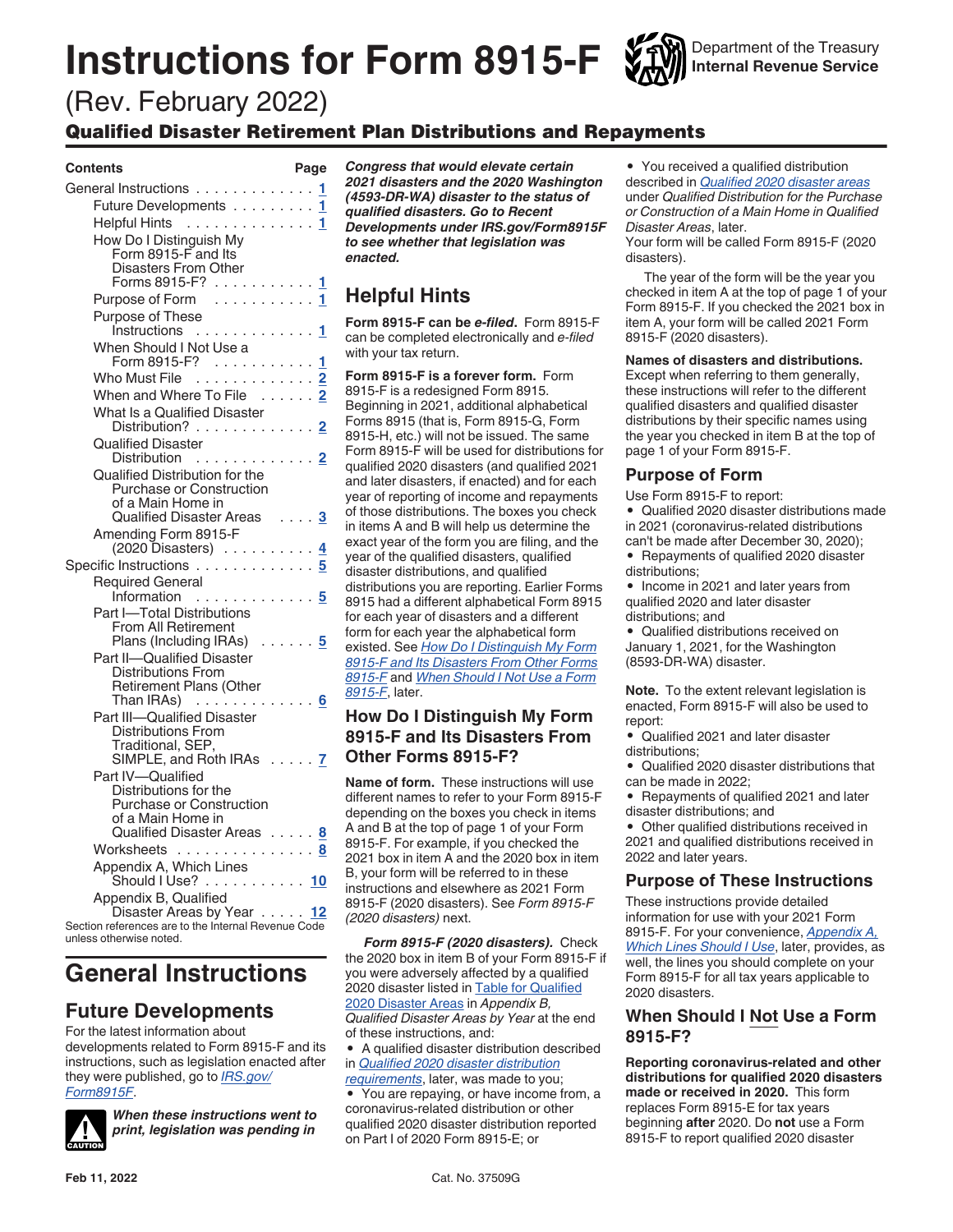<span id="page-1-0"></span>distributions made in 2020 or qualified distributions received in 2020 for qualified 2020 disasters.

*You will still use 2020 Form 8915-E to report coronavirus-related and*  **c** *to report coronavirus-related and*<br> **CAUTION** *other qualified disaster distributions made in 2020 and to report qualified distributions received in 2020 for qualified 2020 disasters.*

#### **Qualified 2019 and earlier disasters.** Do

**not** use Form 8915-F to do the following. • Repay qualified 2017 disaster

distributions. Use Form 8915-B for those repayments.

• Repay qualified 2018 disaster distributions. Use Form 8915-C for those repayments.

• Repay, and report income from, qualified 2019 disaster distributions. Use Form 8915-D for those repayments and income.

## **Which Lines Should I Complete?**



*If you* e-file *your return, the software you use may determine which lines you need.*

You might not need to enter amounts on each line of your Form 8915-F (2020 disasters). The tables in *[Form 8915-F \(2020](#page-9-0)  [Disasters\): Lines To Use](#page-9-0)*, later, provide the lines you need to complete on Form 8915-F (2020 disasters) for each year of the form. The lines you use will depend on:

• Whether qualified disaster distributions were made to you,

• Whether you have received qualified distributions,

• Whether you are recognizing income from distributions, and

• Whether you are repaying distributions.

# **Who Must File**

File Form 8915- F (2020 disasters) for the year you checked in item A at the top of page 1 of the form if any of the following apply to you for 2021 for your 2020 disasters. • A qualified disaster distribution was made

to you from an eligible retirement plan.

• You received a qualified distribution.

• A qualified disaster distribution was made to you in a prior year that you are including in income in equal amounts over 3 years and the 3-year period has not yet lapsed. • You made a repayment of a qualified disaster distribution.

# **When and Where To File**

File your Form 8915-F with your Form 1040, 1040-SR, or 1040-NR for the year checked in item A at the top of page 1 of your Form 8915-F. You will file your 2021 Form 8915-F (2020 disasters) with your 2021 Form 1040, 1040-SR, or 1040-NR.

The timing of your distributions and repayments will determine whether you need to file an amended return to claim them. To determine whether you need to amend your Form 8915-F, see *[Amending Form 8915-F](#page-3-0)*, later.

# **What Is a Qualified Disaster Distribution?**

For 2021, qualified disaster distributions are: • The qualified 2019 disaster distributions for the Puerto Rico Earthquakes (DR-4473-PR) reported on 2021 Form 8915-D, or

• The qualified 2020 disaster distributions for qualified 2020 disasters reported on 2021 Form 8915-F (2020 disasters).

*Coronavirus-related distributions can't be made in 2021.* **CAUTION !**

# **Qualified Disaster Distribution**

## **How Is a Qualified Disaster Distribution Taxed?**

Generally, a qualified 2020 disaster distribution is included in your income in equal amounts over 3 years. However, if you elect, you can include the entire distribution in your income in the year of the distribution.

On your 2021 Form 8915-F (2020 disasters), lines 11 and 22, you must either spread all the income for all your qualified 2020 disaster distributions made for 2021 over 3 years or include all the income from those distributions in 2021.

Any repayments made before you file your return and by the due date (including extensions) reduce the amount of the distribution included in your income.

Also, qualified 2020 disaster distributions aren't subject to the additional 10% tax on early distributions.

*If a taxpayer who spread the income from a qualified 2020 disaster*  **distribution over 3 years dies before**<br> **CAUTION** distribution over 3 years dies before *the last tax year of that 3-year period, the distribution may no longer be spread over 3 years. The remainder of the distribution must be reported on the return of the deceased taxpayer. Include the remainder in the line 13 and/or line 24 totals, as applicable, of your 2021 Form 8915-F.*

### **Qualified Disaster Distribution Requirements**

*A coronavirus-related distribution can't be made after 2020. Also, a distribution is not a qualified 2020 disaster distribution or a qualified 2021 disaster distribution if it is listed in*  Distributions that are not qualified disaster distributions*, later. See* Limit*, later, for the dollar limit on qualified disaster distributions.* **CAUTION !**

#### **Qualified 2020 disaster distribution requirements.** Qualified 2020 disaster distributions made in 2021 are reported on 2021 Form 8915-F (2020 disasters) and

must meet the following criteria. You must meet these requirements separately for each of your disasters that you are reporting on 2021 Form 8915-F (2020 disasters).

1. The distribution was made no later than June 24, 2021.

2. Your [main home](#page-2-0) was located in a qualified 2020 disaster area listed in [Table](#page-11-0) [for Qualified 2020 Disaster Areas](#page-11-0) in *Appendix B* at any time during the disaster period shown for that area in that table. See *[Main home](#page-2-0)*, later. The qualified 2020 disaster area is the state, territory, or tribal government in which the disaster occurs.

3. You sustained an economic loss because of the disaster(s) in (2) above. Examples of an economic loss include, but aren't limited to: (a) loss, damage to, or destruction of real or personal property from fire, flooding, looting, vandalism, theft, wind, or other cause; (b) loss related to displacement from your home; or (c) loss of livelihood due to temporary or permanent layoffs.

If (1) through (3) apply, you can generally designate any distribution (including periodic payments and required minimum distributions) from an [eligible retirement plan](#page-2-0) as a qualified 2020 disaster distribution, *regardless of* whether the distribution was made on account of a qualified 2020 disaster. Qualified 2020 disaster distributions are permitted *without regard to* your need or the actual amount of your economic loss. See *[Eligible retirement plan](#page-2-0)*, later, for the list of plans from which qualified 2020 disaster distributions can be made.

A reduction or offset of your account balance in an eligible retirement plan (other than an IRA) in order to repay a loan can also be designated as a qualified 2020 disaster distribution. See *[Distribution of plan loan](#page-2-0) [offsets](#page-2-0)*, later.

**Distributions that are not qualified disaster distributions.** The following distributions are **not** qualified disaster distributions.

• Corrective distributions of elective deferrals and employee contributions that are returned to the employee (together with the income allocable thereto) in order to comply with the section 415 limitations.

• Excess elective deferrals under section 402(g), excess contributions under section 401(k), and excess aggregate contributions under section 401(m).

- Loans that are treated as deemed distributions pursuant to section 72(p).
- Dividends paid on applicable employer securities under section 404(k).
- The cost of current life insurance protection.
- Prohibited allocations that are treated as deemed distributions pursuant to section 409(p).

• Distributions that are permissible withdrawals from an eligible automatic contribution arrangement within the meaning of section 414(w).

• Distributions of premiums for accident or health insurance under Treasury Regulations section 1.402(a)-1(e)(1)(i).

**Limit.** For each qualified 2020 disaster, the total of your qualified disaster distributions from all plans is limited to \$100,000. If you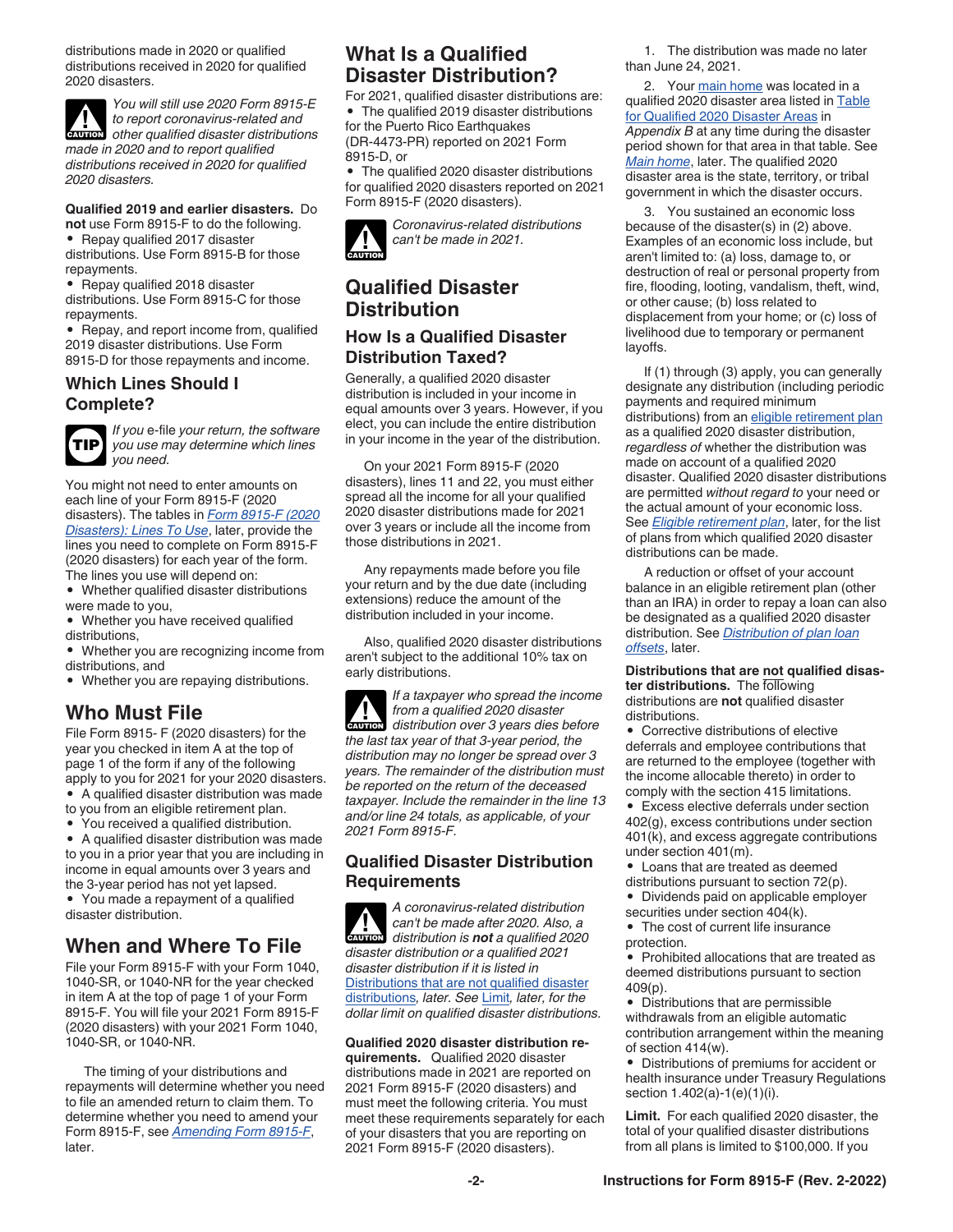<span id="page-2-0"></span>**Eligible retirement plan.** An eligible retirement plan can be any of the following. • A qualified pension, profit-sharing, or stock bonus plan (including a 401(k) plan).

- A qualified annuity plan.
- A tax-sheltered annuity contract.
- A governmental section 457 deferred compensation plan.
- A traditional, SEP, SIMPLE, or Roth IRA.

*Distribution of plan loan offsets.* A distribution of a plan loan offset is a distribution that occurs when, under the terms of a plan, the participant's accrued benefit is reduced (offset) in order to repay a loan. A distribution of a plan loan offset amount can occur for a variety of reasons, such as when a participant terminates employment or doesn't comply with the terms of repayment. Plan loan offsets are treated as actual distributions and are reported in box 1 of Form 1099-R.

**Main home.** Generally, your main home is the home where you live most of the time. A temporary absence due to special circumstances, such as illness, education, business, military service, evacuation, or vacation, won't change your main home.

#### **Additional Tax**

Qualified 2020 disaster distributions aren't subject to the additional 10% tax (or the 25% additional tax for certain distributions from SIMPLE IRAs) on early distributions and aren't required to be reported on Form 5329. However, the amount on line 7 of your Form 8915-F may be subject to the additional tax. See the Instructions for Form 5329 on how to figure the additional tax on your distributions.

**Note.** If you choose to treat a distribution as a qualified 2020 disaster distribution, it is not eligible for the 20% capital gain election or the 10-year tax option. For information on those options, see the instructions for Form 4972.

### **Repayment of a Qualified Disaster Distribution**

If you choose, you can generally repay any portion of a qualified disaster distribution that is eligible for tax-free rollover treatment to an eligible retirement plan. Also, you can repay a qualified disaster distribution made on account of hardship from a retirement plan. However, see *Exceptions*, later, for qualified disaster distributions you can't repay.

Your repayment can't be made any earlier than the day after the date you received the qualified disaster distribution. You have 3 years from the day after the date you received the distribution to make a repayment. The amount of your repayment

cannot be more than the amount of the original distribution. Amounts that are repaid are treated as a trustee-to-trustee transfer and are not included in income. Also, for purposes of the one-rollover-per-year limitation for IRAs, a repayment to an IRA is not considered a rollover.

Include on 2021 Form 8915-F (2020 disasters) any repayments you made before filing your 2021 return. Any repayments you made will reduce the amount of qualified disaster distributions reported on your return for 2021. Do not include on your 2021 Form 8915-F (2020 disasters) any repayments you made later than the due date (including extensions) for filing your 2021 return. If you made a repayment in 2022 after you filed your 2021 return, the repayment will reduce the amount of your qualified 2020 disaster distributions made for 2020 or 2021 and included in full in income on your 2020 or 2021 return, respectively. See *[Amending](#page-3-0) [Form 8915-F](#page-3-0)*, later.

Also, if you have spread the income over 3 years, any excess repayments you reported on your 2022 Form 8915-F (2020 disasters) can be carried:

• Forward to your 2023 Form 8915-F (2020 disasters) to reduce income from qualified 2020 disaster distributions made in 2021; • Back to your 2021 Form 8915-F (2020 disasters) to reduce income from qualified 2020 disaster distributions made in 2020 or 2021; or

• Back to your 2020 Form 8915-E if you filed 2020 Form 8915-E and are eligible to amend your 2020 return.

*Example 1.* On your 2020 Form 8915-E, you reported a coronavirus-related distribution of \$9,000 made to you from your traditional IRA on April 14, 2020. You spread the income over 3 years (\$3,000 in each of 2020, 2021, and 2022). You made no repayments of the distribution in 2020. In 2021, you made a repayment of \$4,500. You will report \$3,000 of the repayment on your 2021 Form 8915-F (2020 disasters). The excess repayment of \$1,500 can be carried forward to 2022 and reported on your 2022 Form 8915-F (2020 disasters) or carried back to 2020 and reported on your 2020 Form 8915-E.

**Example 2.** You suffered economic losses in 2020 in Hawaii as the result of DR-4549-HI. You received a qualified 2020 disaster distribution in the amount of \$75,000 on April 30, 2021, and \$15,000 on May 30, 2021. You wish to treat a contribution of \$90,000 you made on May 19, 2021, as a repayment of both distributions. Only \$75,000 can be reported as a qualified 2020 disaster distribution repayment. Repayments can only be made after the date on which the distribution was received.

*Example 3.* You suffered economic losses in 2020 as the result of DR-4549-HI. You received a qualified 2020 disaster distribution in the amount of \$75,000 on April 30, 2021, spreading the income over 3 years (2021, 2022, and 2023). You filed your 2021 tax return on April 10, 2022. You made a

repayment of \$65,000 on April 30, 2022. You report \$25,000 of the repayment on your 2022 Form 8915-F (2020 disasters). You report the excess repayment of \$40,000 as follows. You carry back \$25,000 to 2021 Form 8915-F (2020 disasters) and \$15,000 forward to 2023 Form 8915-F (2020 disasters).

*Exceptions.* You cannot repay the following types of distributions.

1. Qualified disaster distributions received as a beneficiary (other than a surviving spouse).

2. Required minimum distributions.

3. Any distribution (other than from an IRA) that is one of a series of substantially equal periodic payments made (at least annually) for:

- a. A period of 10 years or more,
- b. Your life or life expectancy, or

c. The joint lives or joint life expectancies of you and your beneficiary.

# **Qualified Distribution for the Purchase or Construction of a Main Home in Qualified Disaster Areas**

### **Qualified Distribution Requirements**

**Qualified 2020 disaster areas.** To be a qualified distribution on 2021 Form 8915-F (2020 disasters) for the purchase or construction of a main home in a qualified 2020 disaster area, the distribution must meet all of the following requirements.

1. The disaster was the Alaska Severe Storm, Flooding, Landslides, and Mudslides (4585-DR-AK). Leave 2021 Form 8915-F (2020 disasters), Part IV, blank if your only qualified 2020 disaster was any other 2020 disaster (including the coronavirus).

2. The distribution is a hardship distribution from a 401(k) plan, a hardship distribution from a tax-sheltered annuity contract, or a qualified first-time homebuyer distribution from an IRA.

3. The distribution was received on January 1, 2021.

4. The distribution was to be used to purchase or construct a main home in Alaska and the main home was not purchased or constructed because of the disaster. See *Main home*, earlier. The disaster area is the state, territory, or tribal government in which the disaster occurs.

*If the distribution was received in 2020 or 2019, see* [2020 qualified](#page-3-0)  [distributions](#page-3-0) *or* [2019 qualified](#page-3-0)  [distributions](#page-3-0)*, respectively, under* Amending Form 8915-F (2020 Disasters)*, later.* **TIP**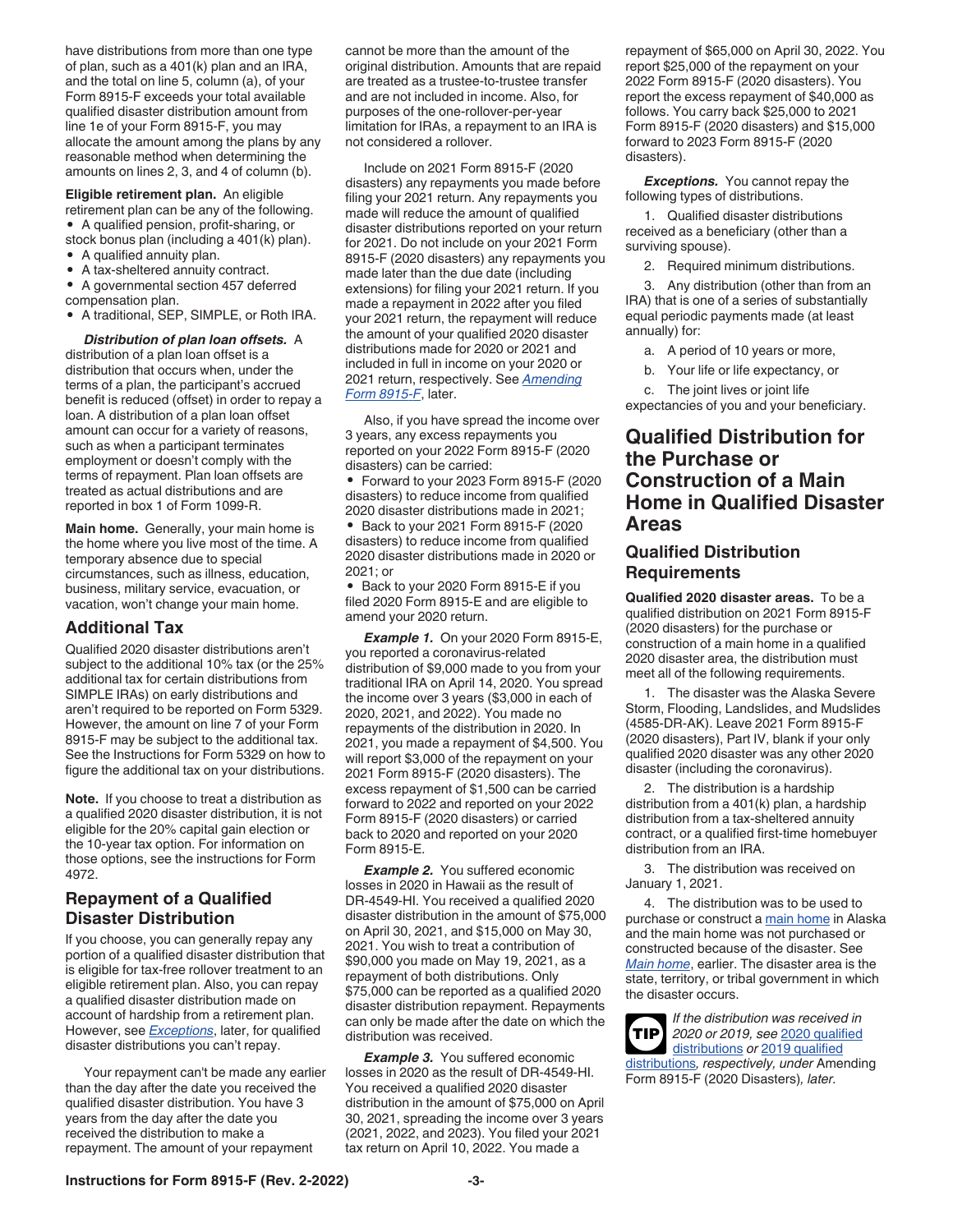# <span id="page-3-0"></span>**Repayment of a Qualified Distribution for the Purchase or Construction of a Main Home**

**Qualified 2020 disaster areas.** If you received a qualified distribution for the Alaska (4585-DR-AK) disaster on January 1, 2021, to purchase or construct a main home in a qualified 2020 disaster area, you can choose to repay that distribution to an eligible retirement plan no later than June 25, 2021. For this purpose, an eligible retirement plan is any plan, annuity, or IRA to which a rollover can be made. Amounts that are repaid no later than June 25, 2021, are treated as a trustee-to-trustee transfer and are not included in income. For purposes of the one-rollover-per-year limitation for IRAs, a repayment to an IRA is not considered a rollover.

If the qualified distribution (or any portion thereof) is not repaid before June 26, 2021, it may be taxable in 2021 and may be subject to the additional 10% tax (or the additional 25% tax for certain SIMPLE IRAs) on early distributions. See the Instructions for Form 5329 to figure any tax.

You may be able to designate a qualified distribution for the Alaska (4585-DR-AK) disaster as a qualified 2020 disaster distribution if all of the following apply.

1. The distribution was made on January 1, 2021.

2. The distribution (or any portion thereof) is not repaid before June 26, 2021.

3. The distribution can otherwise be treated as a qualified 2020 disaster distribution. See *[Qualified 2020 disaster](#page-1-0)  [distribution requirements](#page-1-0)*, earlier.



*If the distribution was received in 2019 or 2020 for any qualified 2020 disaster, see* 2019 qualified

distributions *or* 2020 qualified distributions *under* Amending Form 8915-F (2020 disasters)*, later.*

# **Amending Form 8915-F (2020 Disasters)**

File Form 1040-X, Amended U.S. Individual Income Tax Return, to amend a return you have already filed. Generally, Form 1040-X must be filed for a credit or refund within 3 years after the date the original return was filed, or within 2 years after the date the tax was paid, whichever is later.

## **Amending Form 8915-F (2020 Disasters)**

**Qualified 2020 disaster distributions.** If, after filing your 2021 return, you make a repayment of a qualified 2020 disaster distribution, the repayment may reduce the amount of your qualified 2020 disaster distributions reported on that return. Depending on when a repayment is made, you may need to file an amended tax return to refigure your taxable income.

If you make a repayment of a qualified 2020 disaster distribution by the due date of your 2021 return (including extensions), include the repayment on a Form 1040-X amending your 2021 Form 8915-F (2020 disasters).

If you make the repayment after the due date of your 2021 return (including extensions) but before the due date of your 2022 return (including extensions) and you have spread the income over 3 years, include the repayment on your 2022 Form 8915-F (2020 disasters). However, you may file a Form 1040-X amending your 2021 Form 8915-F (2020 disasters) if either of the following applies.

• You elected on 2020 Form 8915-E, lines 9 and 17, or 2021 Form 8915-F (2020 disasters), lines 11 and 22, as applicable, to include all of your qualified 2020 disaster distributions in income in 2020 or 2021, as applicable (instead of over 3 years).

• You have spread the income over 3 years, the amount of the repayment exceeds the amount of your qualified 2020 disaster distributions that are included in income on your 2022 Form 8915-F (2020 disasters), and you choose to carry the excess back to 2021. See the examples below.

**Example 1.** You received a coronavirus-related distribution in the amount of \$9,000 in 2020. You choose to spread the \$9,000 over 3 years (\$3,000 in income for 2020, 2021, and 2022). On November 19, 2022, you make a repayment of \$4,500. For 2022, none of the qualified 2020 disaster distribution is included in income. The excess repayment of \$1,500 (\$4,500 − \$3,000) can be carried back to 2021. Also, instead of carrying the excess repayment back to 2021, you can choose to carry it back to 2020.

**Example 2.** You received a qualified 2020 disaster distribution in the amount of \$90,000 in 2021. You elected to have the full income from the distribution recognized in 2021. On November 19, 2022, you make a repayment of \$45,000. The entire \$45,000 is carried back to 2021.

**Example 3.** You received a qualified 2020 disaster distribution in the amount of \$90,000 in 2021. You choose to spread the \$90,000 over 3 years (\$30,000 in income for 2021, 2022, and 2023). On November 19, 2022, you make a repayment of \$45,000. For 2022, none of the qualified 2020 disaster distribution is included in income. The excess repayment of \$15,000 (\$45,000 − \$30,000) can be carried back to 2021. Also, instead of carrying the excess repayment back to 2021, you can choose to carry it forward to 2023.

**2020 qualified distributions.** If the coronavirus is your **only** qualified 2020 disaster, the discussion in the next paragraph and its example do not apply to you.

You may reduce the amount of a qualified distribution reported on 2020 Form 8915-E by the amount of a repayment made in 2021 before June 26. (See *Part IV—Qualified* 

*Distributions for the Purchase or Construction of a Main Home in Qualified 2020 Disaster Areas* in the 2020 Instructions for Form 8915-E for details on qualified distributions received in 2020.) If you have already filed your 2020 return on which you reported the distribution, you should file an amended 2020 return or an amended 2020 Form 8915-E to report the repayment following the usual rules. See *Part IV* in the *Specific Instructions* in the 2020 Instructions for Form 8915-E.

**2019 qualified distributions.** If the coronavirus is your **only** qualified 2020 disaster, the discussion in the next paragraph and its example do not apply to you.

You may reduce the amount of a qualified distribution for a qualified 2020 disaster included in income in 2019 by the amount of a repayment made in 2021 before June 26. Because a qualified distribution can be received up to 180 days before the disaster began and repayments for that distribution can be made from the beginning date of the disaster and up to June 25, 2021, you may have a qualified distribution received in 2019 for which you are making repayments in 2021. If you have already filed your 2019 return on which you reported the distribution, you should file an amended 2019 return to report the repayment. On your amended return (Form 1040-X), you will write in "2019" for the calendar year at the top of page 1 if you are a calendar year filer and enter, in parentheses in column B of line 1, the amount of the repayment. If the distribution was from an IRA, in Part III of your amended return, enter: "The amount I reported on [2019 Form 1040 or 1040-SR, line 4b, or 2019 Form 1040-NR, line 16b, as applicable] is being reduced by a contribution made [mm/dd/2021] to an eligible retirement plan in repayment of a qualified distribution made [mm/dd/2019] under the Taxpayer Certainty and Disaster Tax Relief Act of 2020, sec. 302(b). The disaster was the [name of the qualified 2020 disaster from [Table for](#page-11-0)  [Qualified 2020 Disaster Areas\]](#page-11-0) disaster." If the distribution was from a retirement plan other than an IRA, in Part III of your amended return, enter: "The amount I reported on [2019 Form 1040 or 1040-SR, line 4d, or 2019 Form 1040-NR, line 17b, as applicable] is being reduced by a contribution made [mm/dd/2021] to an eligible retirement plan in repayment of a qualified distribution made [mm/dd/2019] under the Taxpayer Certainty and Disaster Tax Relief Act of 2020, sec. 302(b). The disaster was the [name of the qualified 2020 disaster from Table for Qualified 2020 Disaster Areas] disaster." Use the full name of the disaster. Include the state, territory, or tribal government and the FEMA DR number from Table for Qualified 2020 Disaster Areas at the end of these instructions.

**Example.** You received a distribution from a traditional IRA on December 12, 2019, to construct a home in the Mississippi Severe Storms, Tornadoes, Straight-line Winds, and Flooding (DR-4478-MS) disaster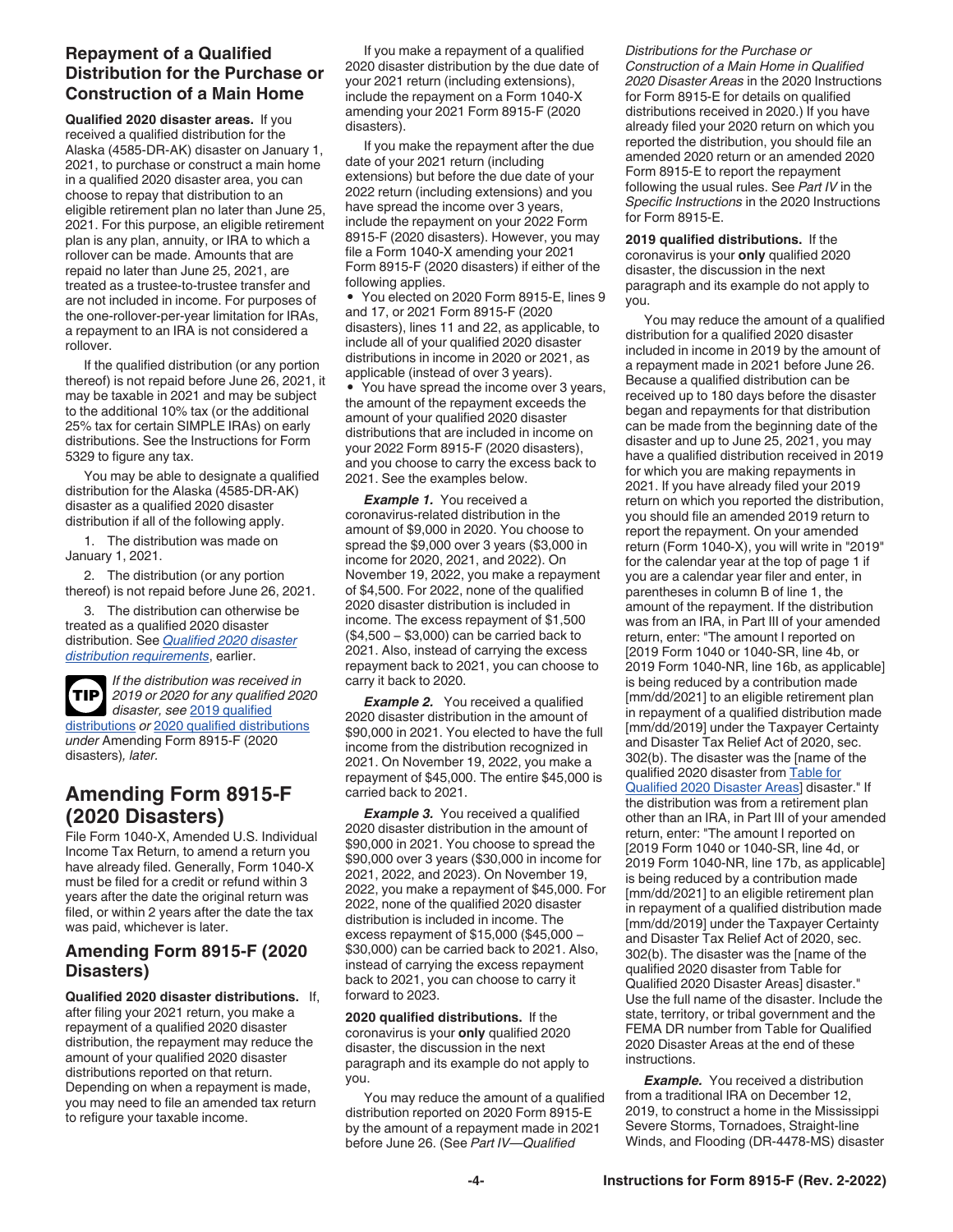<span id="page-4-0"></span>area which you did not construct because of that disaster. The disaster began January 10, 2020, and the distribution now qualifies as a qualified distribution. On June 14, 2021, you made a contribution that qualifies as a repayment of the distribution. You have already filed your 2019 return, a Form 1040. You will need to file a Form 1040-X for 2019 to claim the repayment. On your Form 1040-X, you write in "2019" for the calendar year at the top of page 1 because you are a calendar year filer and, in parentheses in column B of line 1, you enter the amount of the repayment. In Part III of your amended return, enter: "The amount I reported on 2019 Form 1040, line 4b, is being reduced by a contribution made 06/14/2021 to an eligible retirement plan in repayment of a qualified distribution made 12/12/2019 under the Taxpayer Certainty and Disaster Tax Relief Act of 2020, sec. 302(b). The disaster was the Mississippi Severe Storms, Tornadoes, Straight-line Winds, and Flooding (DR-4478-MS) disaster."

*Form 1040-NR.* If you are amending a Form 1040-NR, only complete the address block and Part III of your Form 1040-X. Make your adjustments on a corrected Form 1040-NR on which you have written "Amended" at the top of page 1.

# **Specific Instructions**

**Married filers.** If both you and your spouse are required to file Form 8915-F, file a separate Form 8915-F for each of you. If you and your spouse are both filing Forms 8915-F, the \$100,000 limits on qualified disaster distributions and the elections on lines 11 and 22 to include all qualified disaster distributions in income (and not spread them over 3 years) are determined separately for each spouse.

**Name and social security number (SSN).**  If you file a joint return, enter only the name and SSN of the spouse whose information is being reported on that Form 8915-F.

#### **Attach your completed worksheets.**

There are a total of 5 worksheets in these instructions.

- Worksheet 1A in Part I.
- Worksheet 2 in Part II.
- Worksheet 3 in Part II.
- Worksheet 4 in Part III.
- Worksheet 5 in Part III.

Attach to the back of your 2021 Form 8915-F (2020 disasters) each worksheet in these instructions you complete in determining amounts on your 2021 Form 8915-F (2020 disasters).

# **Required General Information**

**Item A.** Check the box that describes the tax year of the return to which you will be attaching your Form 8915-F.

**Item B.** Check the box that describes the calendar year in which the disaster(s) for

which you are reporting distributions on your Form 8915-F **began**.

**Item C.** Enter the FEMA DR number from [Table for Qualified 2020 Disaster Areas.](#page-11-0) For example, for the 2020 Louisiana Hurricane Delta, you would enter DR-4559-LA.



**Item D.** Check the box if the coronavirus is a disaster you are reporting on your Form 8915-F.

# **Part I—Total Distributions From All Retirement Plans (Including IRAs)**

**Coronavirus-related distributions.** You can only report qualified disaster distributions for disasters listed in item C. Coronavirus-related distributions can't be made in 2021.

**List of disasters.** If you are reporting no more than 2 disasters, list the FEMA number, the disaster beginning date, and the disaster ending date, for each disaster, in the spaces provided under the Part I header. If you have more than 2 disasters, check the checkbox in the asterisked footnote, and attach to the back of your Form 8915-F (2020 disasters) a statement with your name and social security number, and, for each disaster, the FEMA number, the disaster beginning date, and the disaster ending date.

**Lines 1a through 1d.** You may not need to complete lines 1a through 1d. See below.

*When to leave lines 1a through 1d blank.* Leave lines 1a through 1d blank on your 2021 Form 8915-F (2020 disasters) if either you didn't file 2020 Form 8915-E or the only disaster you reported on 2020 Form 8915-E was the coronavirus.

*When and how to complete lines 1a through 1d.* Complete lines 1a through 1d, as follows, if you are filing 2021 Form 8915-F (2020 disasters) and you filed 2020 Form 8915-E for disasters other than the coronavirus.

• Line 1a. Count the disasters reported on your 2020 Form 8915-E that you are now reporting in item C. Enter, on line 1a, the product of that number and \$100,000. Line 1b. Enter, on line 1b, the amount on 2020 Form 8915-E, line 4, column (c), if you completed that line (otherwise from the amount on 2020 Form 8915-E, line 4, column (b)) that reflects the distributions for the disasters you reported on 2020 Form 8915-E that you are now reporting in item C of your 2021 Form 8915-F. If you used Worksheet 2 in your 2020 Instructions for Form 8915-E, the amount for line 1b is figured by adding together the amounts in column (X), line 4, of that worksheet for the disasters you reported on 2020 Form 8915-E that you are now reporting in item C of your 2021 Form 8915-F.

• Line 1d. Count the disasters reported in item C of your 2021 Form 8915-F (2020

disasters) that were not reported on your 2020 Form 8915-E. Enter, on line 1d, the product of that number and \$100,000.

**Line 1e.** Complete line 1e as follows. • If you have been instructed above to leave lines 1a through 1d blank, enter on line 1e the product of \$100,000 times the number of disasters you reported in item C of your 2021 Form 8915-F (2020 disasters).

• Otherwise, enter the sum of lines 1c and 1d on line 1e.

**Lines 2 through 4 in column (a).** If you received a distribution from a retirement plan (including an IRA), you should receive a Form 1099-R. The amount of the distribution should be shown in box 1 of Form 1099-R. Enter the amounts from box 1 of all your Forms 1099-R on the lines 2 through 4 in column (a), as applicable. But see *Are You Claiming Qualified Disaster Distributions on Both 2021 Form 8915-D and 2021 Form 8915-F (2020 Disasters)*, later, for the limitations if you are completing Part I of both 2021 Form 8915-D and 2021 Form 8915-F (2020 disasters).

**Lines 2 through 5 in column (b).** The amounts entered on lines 2 through 5 in column (b) depend on whether the amount on line 5 in column (a) is more than the amount on line 1e.

• If the amount on line 5 in column (a) is equal to or less than the amount on line 1e, enter the amounts on lines 2 through 5 in column (a) on lines 2 through 5 in column (b).

• If the amount on line 5 in column (a) is more than the amount on line 1e, enter on lines 2 through 4 in column (b) the amounts on line 5 in column (a) adjusted by any reasonable means so that their sum on line 5 in column (b) equals the amount on line 1e.

### **Are You Claiming Qualified Disaster Distributions on Both 2021 Form 8915-D and 2021 Form 8915-F (2020 Disasters)?**



Have you completed Part I of both 2021 Form 8915-D and 2021 Form 8915-F (2020 disasters)? If so, complete your forms in this order.

• First, complete 2021 Form 8915-D.

• Your available distributions for your 2021 Form 8915-F (2020 disasters) are the distributions left after completing Part I of 2021 Form 8915-D.

See the Filled-in Worksheet 1A example below for guidance. A blank Worksheet 1A is at the end of the instructions under [Worksheets.](#page-7-0)

**Example 1A.** Arnell suffered economic losses as a result of the Puerto Rico Earthquakes (DR-4473-PR) disaster in 2019 and the Puerto Rico Hurricane Isaias (DR-4560-PR) disaster in 2020. His main home was in Puerto Rico during the disaster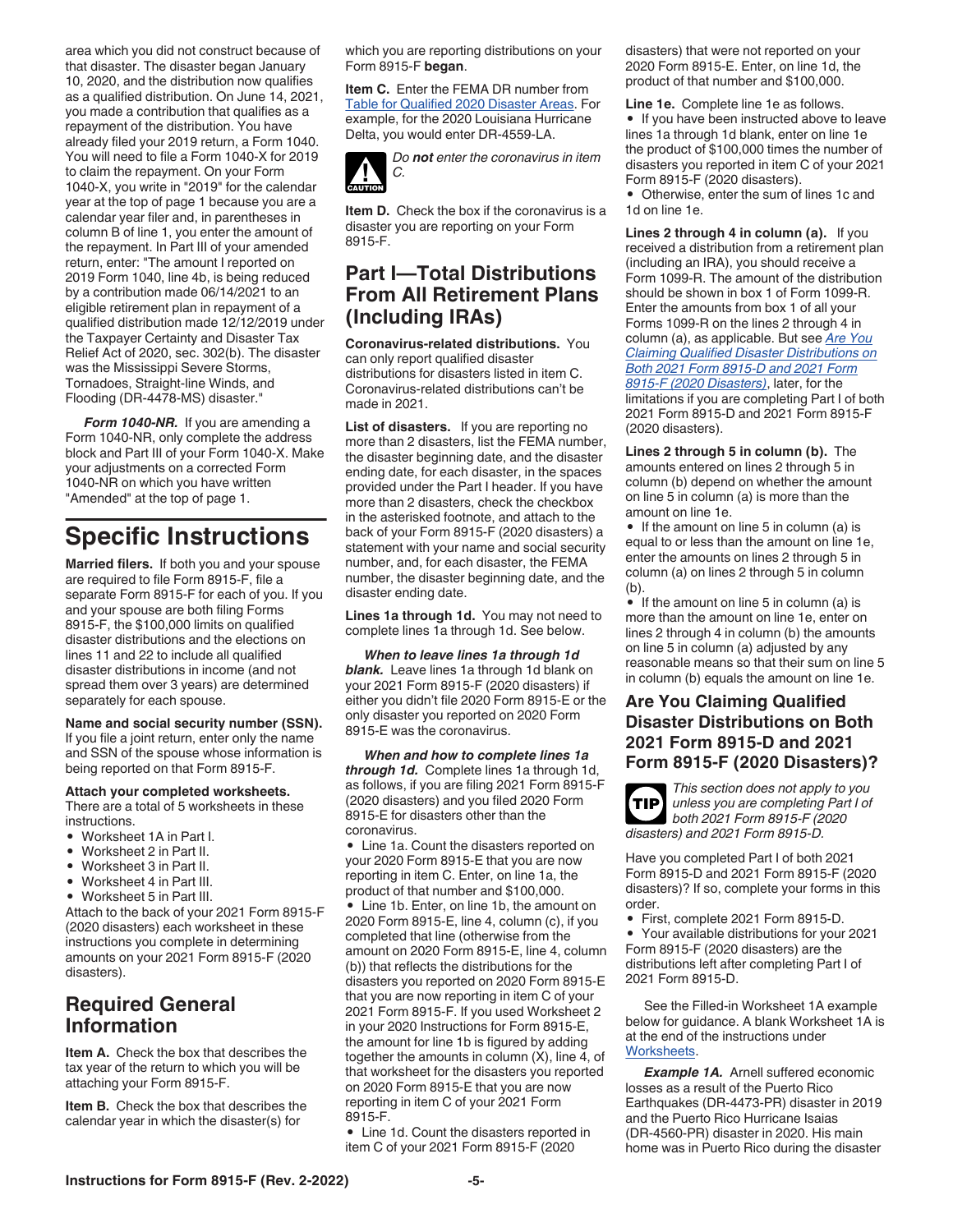#### <span id="page-5-0"></span>**Filled-in Worksheet 1A. Use if you complete Part I of 2021 Form 8915-D and of 2021 Form 8915-F (2020 disasters). Example 1A for Arnell column (a).**

|                | Form 8915-D                                                           | (a)<br>Total distributions in 2021 | (b)<br>Qualified 2019 disaster<br>distributions | (c)<br>Allocation of column (b) |
|----------------|-----------------------------------------------------------------------|------------------------------------|-------------------------------------------------|---------------------------------|
| $\overline{2}$ | Distributions from retirement plans (other than<br>IRAs) made in 2021 | -0-                                | -0-                                             | $-0-$                           |
| 3              | Distributions from traditional, SEP, and SIMPLE<br>IRAs made in 2021  | \$140,000                          | \$100,000                                       | -0-                             |
| 4              | Distributions from Roth IRAs made in 2021                             | -0-                                | -0-                                             | -0-                             |

|                | Form 8915-F (2020 disasters)                                                                   | (a)<br>Available distributions for this year |
|----------------|------------------------------------------------------------------------------------------------|----------------------------------------------|
| $\overline{2}$ | Enter, in column (a), distributions from retirement plans<br>(other than IRAs) made this year. | -0-                                          |
| 3              | Enter, in column (a), distributions from traditional, SEP, and<br>SIMPLE IRAs made this year.  | \$40,000                                     |
| 4              | Enter, in column (a), distributions from Roth IRAs made this<br>vear.                          | -0-                                          |

period for each disaster. These events were qualified 2019 and 2020 disasters, respectively. In 2021, he received a traditional IRA distribution of \$140,000. The distribution was made on May 26. He received no other distributions in 2019, 2020, or 2021. He is completing 2021 Form 8915-D, and 2021 Form 8915-F (2020 disasters). He must complete his Form 8915-D first. He reports \$100,000 from the distribution as a qualified 2019 disaster distribution on Form 8915-D. He reports the remaining \$40,000 from the distribution as qualified 2020 disaster distributions in the 2021 Form 8915-F (2020 disasters) portion of his Filled-in Worksheet 1A for Example 1A. On lines 2 through 4 of column (a) in Part I of his 2021 Form 8915-F (2020 disasters), Arnell enters the amounts shown in column (a), lines 2 through 4, of 2021 Form 8915-F (2020 disasters) on his Filled-in Worksheet 1A for Example 1A. Because the \$40,000 is being used on 2021 Form 8915-F (2020 disasters), it should not be counted on line 7 of his 2021 Form 8915-D in determining the taxable amount of his distributions on that form.



*The numbers on the left border of the Filled-in Worksheet are line numbers that correspond to the lines on the indicated forms.*

### **Line 7**

The amount on line 7 should generally be apportioned into IRA and pension & annuity amounts, as applicable, and reported on your tax return as taxable distributions in accordance with Form 5329 and the instructions for that return. See the instructions for your tax return for reporting the distributions included on line 7. See also the Instructions for Form 5329.

*Example.* You reported a total of \$120,000 in distributions in 2021 on lines 3 and 5 in column (a). The entire \$120,000 in distributions were IRA distributions other than Roth distributions. You reported \$100,000 of those distributions on lines 3 and 5 in column (b). On line 7, you reported \$120,000 minus \$100,000 (that is, \$20,000). These distributions are IRA distributions. You will refer to your tax return, Form 5329, and their instructions for directions on how to treat these IRA distributions.

*If line 7 includes an amount distributed for the purchase or construction of a main home in a qualified disaster area, see* 2021 Form 8915-F (2020 disasters) *next.* **TIP**

*2021 Form 8915-F (2020 disasters).*  Reduce line 7 of your 2021 Form 8915-F (2020 disasters) by any amount distributed for the purchase or construction of a main home in Alaska that you did not purchase or construct because of the Alaska (4585-DR-AK) disaster. Include this amount on line 28 of your 2021 Form 8915-F (2020 disasters). See *[Qualified Distribution for the](#page-2-0)  [Purchase or Construction of a Main Home in](#page-2-0)  [Qualified Disaster Areas](#page-2-0)*, earlier. Also, see Form 5329 and the instructions for your tax return for reporting all other distributions included on line 7.

# **Part II—Qualified Disaster Distributions From Retirement Plans (Other Than IRAs)**

See the tables under *[Appendix A](#page-9-0)*, later, for the lines in Part II you should complete, if any.

**Line 9.** Enter on line 9 your cost, if any. Your cost is generally your net investment in the plan. It does not include pre-tax contributions. If there is an amount in box 2a of Form 1099-R, the difference between

box 1 and box 2a of Form 1099-R is usually your cost. Enter the difference on line 9.

If there is no amount in box 2a of Form 1099-R and the first box in box 2b is checked, the issuer of Form 1099-R may not have had all the facts needed to figure the taxable amount. You may want to get Pub. 575, Pension and Annuity Income, to help figure your taxable amount.

Also see Pub. 575 if you use the Simplified Method Worksheet to figure the taxable amount of your periodic payments and you designated some of these payments as qualified disaster distributions on the Form 8915-F you are completing.

*If you have a Form 1099-R with both qualified disaster distributions and nonqualified distributions, you must*  **CAUTION** *separately figure the cost attributable to each distribution.* **!**

**Line 11.** If you don't check the box on line 11, you must spread the amount on line 10 over 3 years. By checking the box, you elect to include the entire amount in income in the year of distribution. You cannot make or change this election after the due date (including extensions) for your tax return. If you checked the box on line 22, you must check the box on line 11.

If the taxpayer died after receiving a qualified disaster distribution, the taxable amount of the distribution may not be spread beyond the year in which they died. The remainder of the distribution must be reported on the tax return of the deceased taxpayer.

**Line 12.** Use Worksheet 2 to figure the amount to enter on line 12 of your Form 8915-F.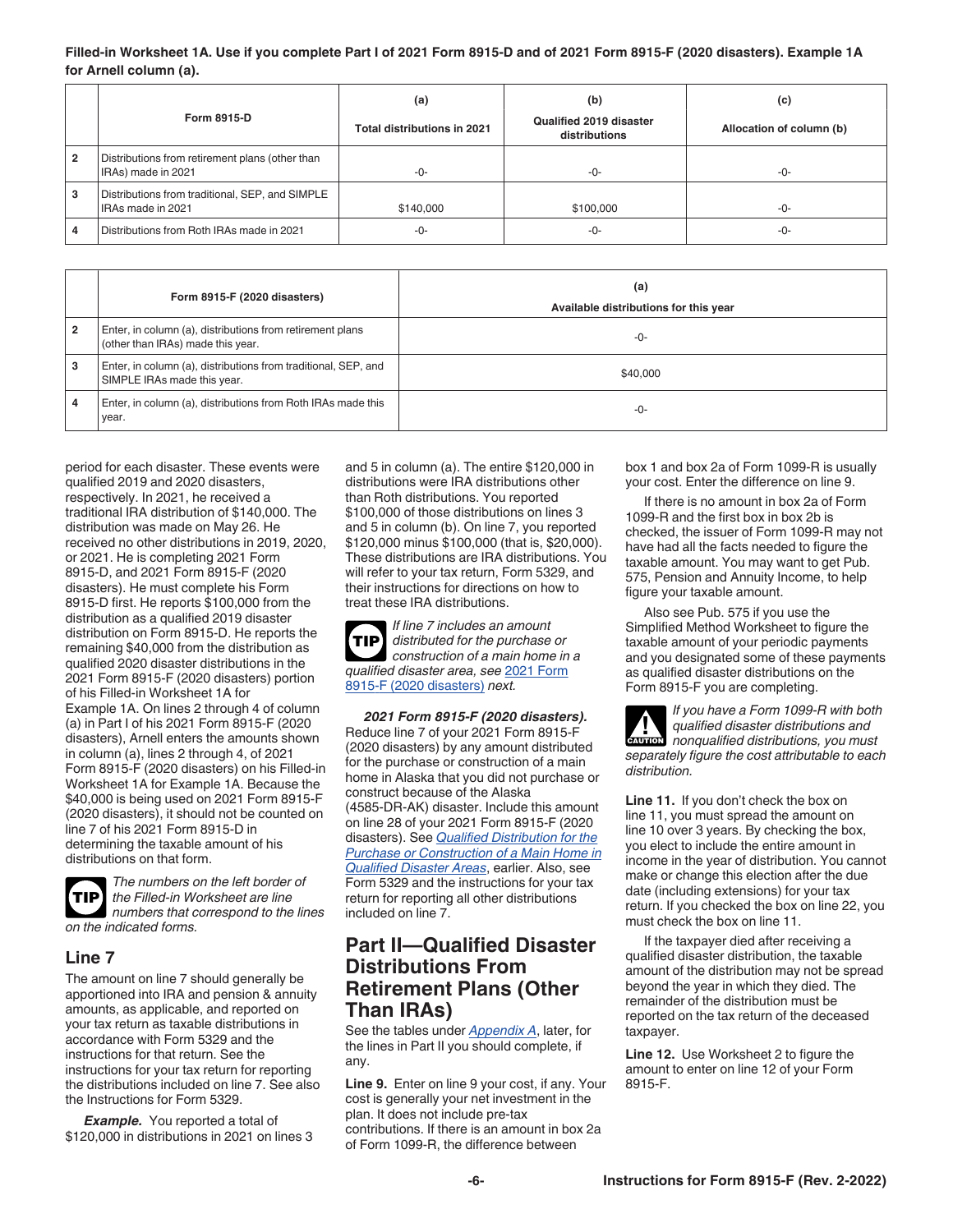#### <span id="page-6-0"></span>**Worksheet 2. Total Income From Other-Than-IRA Distributions Made in Prior Years**

| 1. If you are completing 2021 Form<br>8915-F (2020 disasters), enter |  |
|----------------------------------------------------------------------|--|
| here and on line 12 of your 2021                                     |  |
|                                                                      |  |
| Form 8915-F (2020 disasters)                                         |  |
| the amount, if any, from your                                        |  |
| 2020 Form 8915-E, line 9. If you                                     |  |
| checked the box on that line.                                        |  |
| enter -0- here and on line 12 of                                     |  |
| your 2021 Form 8915-F (2020                                          |  |
| disasters)<br>.                                                      |  |

**Line 14.** Enter on line 14 of your 2021 Form 8915-F (2020 disasters) your total repayments—the sum of your excess repayments carried to 2021 and your repayments made for 2021. See *Worksheet 3*, later. A repayment is made in 2021 if it is made before you filed your 2021 return, and not later than the due date (including extensions).

At any time during the 3-year period that begins the day after the date you received a qualified disaster distribution, you can repay any portion of the distribution to an eligible retirement plan that accepts rollover contributions. You cannot, however, repay more than the amount of the original distribution. See *[Repayment of a Qualified](#page-2-0) [Disaster Distribution](#page-2-0)*, earlier, for details.

*Worksheet 3.* Use Worksheet 3 to figure the total repayment to enter on line 14 of your Form 8915-F.



*Don't use Worksheet 3 to report repayments of qualified 2017, 2018, or 2019 disaster distributions.*

#### **Worksheet 3. Total Repayment of Other-Than-IRA Distributions**

|  | 1. If you are completing 2021 Form<br>8915-F (2020 disasters), enter<br>the amount, if any, from your<br>2020 Form 8915-E,<br>$line 10$ 1.                                                                     |    |  |
|--|----------------------------------------------------------------------------------------------------------------------------------------------------------------------------------------------------------------|----|--|
|  | 2. If you are completing 2021 Form<br>8915-F (2020 disasters), enter<br>the amount, if any, from your<br>2020 Form 8915-E,<br>$line 9$ 2.                                                                      |    |  |
|  | 3. Subtract line 2 from<br>$line 1$ 3.                                                                                                                                                                         |    |  |
|  | 4. If you are completing 2021 Form<br>8915-F (2020 disasters), enter<br>the total amount of any<br>repayments you made, with<br>respect to that form, before filing<br>your 2021 tax return $\ldots \ldots$ 4. |    |  |
|  | 5. Enter the total of lines 3 and 4<br>here and on line 14 of your 2021<br>Form 8915-F (2020<br>$disasters)$                                                                                                   | 5. |  |
|  |                                                                                                                                                                                                                |    |  |

*Worksheet 3, line 4: Don't include these amounts.* On line 4 of Worksheet 3, don't include any repayments made later than the due date (including extensions) for your 2021 return or any repayments of nontaxable amounts.

*Repayments reported on later returns.*  If you elected to spread the income over 3 years and you repaid more than the amount on line 13 of your 2021 Form 8915-F (2020 disasters), the excess will be carried forward to your 2022 tax return. Repayments made after the due date of your 2021 return (including extensions) but before the due date of your 2022 return (including extensions) will generally be reported on your 2022 tax return if you elected to spread the income over 3 years. However, you may have to file an amended return in certain situations. See *[Amending Form 8915-F](#page-3-0) [\(2020 Disasters\)](#page-3-0)*, earlier.

# **Part III—Qualified Disaster Distributions From Traditional, SEP, SIMPLE, and Roth IRAs**

See the tables under *[Appendix A](#page-9-0)*, later, for the lines in Part III you should complete, if any.

**Line 22.** If you don't check the box on line 22, you must spread the amount on line 21 over 3 years. By checking the box, you elect to include the entire amount in income in the year of distribution. You cannot make or change this election after the due date (including extensions) for your tax return. If you checked the box on line 11, you must check the box on line 22.

If the taxpayer died after receiving a qualified disaster distribution, the taxable amount of the distribution may not be spread beyond the year in which they died. The remainder of the distribution must be reported on the tax return of the deceased taxpayer.

**Line 23.** Use Worksheet 4 to figure the amount to enter on line 23 of your Form 8915-F.

#### **Worksheet 4. Total Income From IRA Distributions Made in Prior Years**

| 1. If you are completing 2021 Form<br>8915-F (2020 disasters), enter<br>here and on line 23 of your 2021<br>Form 8915-F (2020 disasters) |  |
|------------------------------------------------------------------------------------------------------------------------------------------|--|
| the amount, if any, from your<br>2020 Form 8915-E, line 17. If<br>you checked the box on that                                            |  |
| line, enter -0- here and on<br>line 23 of your 2021 Form<br>8915-F (2020                                                                 |  |
| disasters)                                                                                                                               |  |

**Line 25.** Enter on line 25 of your 2021 Form 8915-F (2020 disasters) your total repayments—the sum of your excess repayments carried to 2021 and your repayments made for 2021. See *Worksheet 5* below. A repayment is made in 2021 if it is made before you filed your 2021 return, and not later than the due date (including extensions).

At any time during the 3-year period that begins the day after the date you received a qualified disaster distribution, you can repay any portion of the distribution to an eligible retirement plan that accepts rollover contributions. You cannot, however, repay more than the amount of the original distribution. See *[Repayment of a Qualified](#page-2-0) [Disaster Distribution](#page-2-0)*, earlier, for details.

*Worksheet 5.* Use Worksheet 5 to figure the total repayment to enter on line 25 of your Form 8915-F.



*Don't use Worksheet 5 to report repayments of qualified 2017, 2018,*  **cAUTION** *or 2019 disaster distributions.* 

#### **Worksheet 5. Total Repayment of IRA Distributions**

| 1. If you are completing 2021 Form<br>8915-F (2020 disasters), enter<br>the amount, if any, from your<br>2020 Form 8915-E,<br>$line 18$ 1.                                                                  |    |
|-------------------------------------------------------------------------------------------------------------------------------------------------------------------------------------------------------------|----|
| 2. If you are completing 2021 Form<br>8915-F (2020 disasters), enter<br>the amount, if any, from your<br>2020 Form 8915-E,<br>$line 17$ 2.                                                                  |    |
| 3. Subtract line 2 from<br>$line 1$ 3.                                                                                                                                                                      |    |
| 4. If you are completing 2021 Form<br>8915-F (2020 disasters), enter<br>the total amount of any<br>repayments you made, with<br>respect to that form, before filing<br>your 2021 tax return $\ldots \ldots$ | 4. |
| 5. Enter the total of lines 3 and 4<br>here and on line 25 of your 2021<br>Form 8915-F (2020<br>. 5.<br>disasters)                                                                                          |    |

*Worksheet 5, line 4: Don't include these amounts.* On line 4 of Worksheet 5, don't include any repayments made later than the due date (including extensions) for your 2021 return or any repayments of nontaxable amounts.

*Repayments reported on later returns.*  If you elected to spread the income over 3 years and you repaid more than the amount on line 24 of your 2021 Form 8915-F (2020 disasters), the excess will be carried forward to your 2022 tax return. Repayments made after the due date of your 2021 return (including extensions) but before the due date (including extensions) of your 2022 return will generally be reported on your 2022 tax return if you elected to spread the income over 3 years. However, you may have to file an amended return in certain situations. See *[Amending Form 8915-F](#page-3-0) [\(2020 Disasters\)](#page-3-0)*, earlier.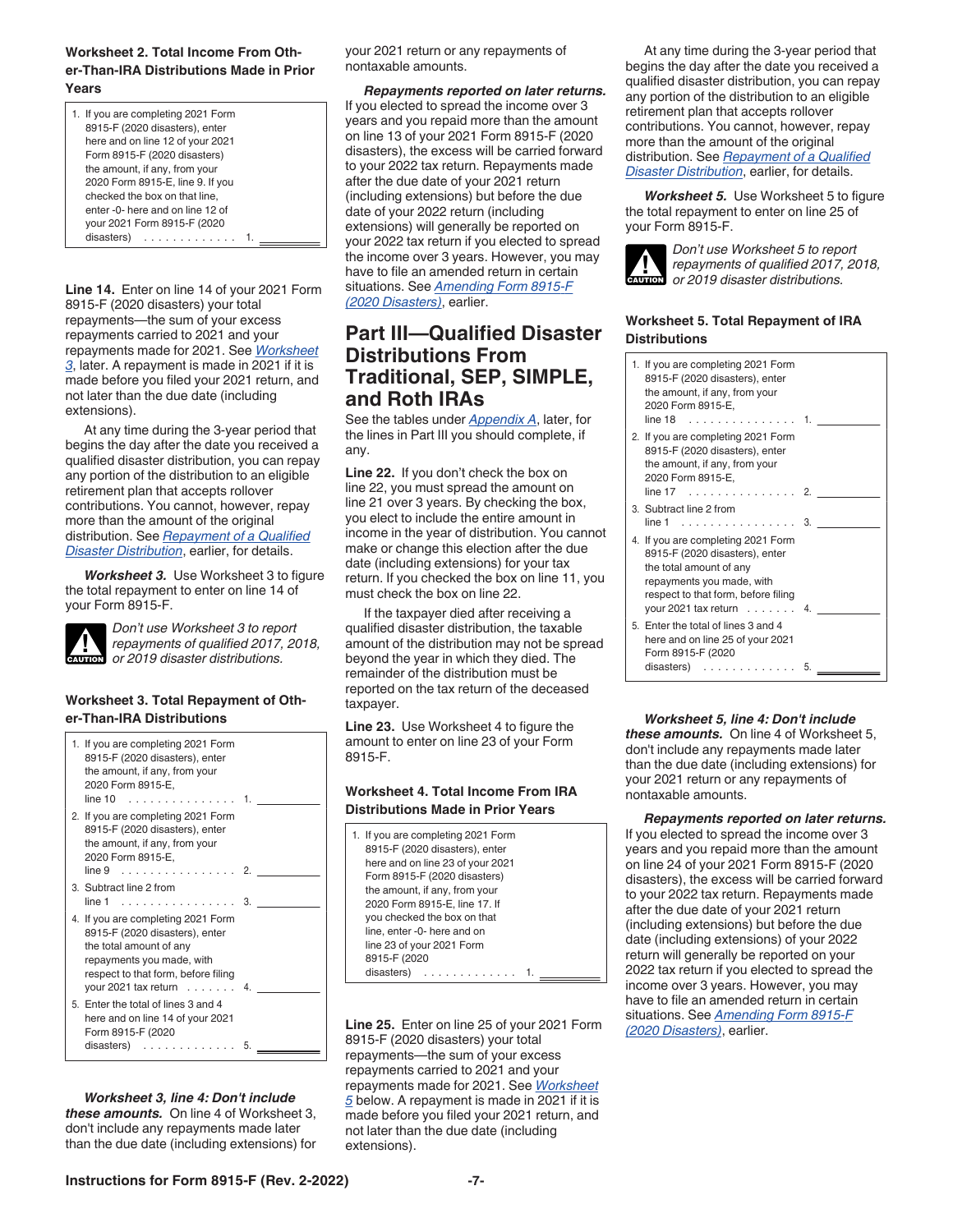# <span id="page-7-0"></span>**Part IV—Qualified Distributions for the Purchase or Construction of a Main Home in Qualified Disaster Areas**

*2021 Form 8915-F (2020 disasters).*  On 2021 Form 8915-F (2020 disasters), qualified distributions can only be reported for the Alaska (4585-DR-AK) disaster.

Complete Part IV of 2021 Form 8915-F (2020 disasters) if, on January 1, 2021, you received a qualified distribution described in *[Qualified 2020 disaster areas](#page-2-0)* under *Repayment of a Qualified Distribution for the Purchase or Construction of a Main Home*, earlier, for the Alaska (4585-DR-AK) disaster. You must complete the required lines of Part IV if you received a qualified distribution for the Alaska (4585-DR-AK) disaster on January 1, 2021, even if you made no repayments in 2021. Any portion of the qualified distribution not repaid before June 26, 2021, for the Alaska (4585-DR-AK) disaster will not be allowed the special tax benefits available to qualified distributions.

For qualified distributions received in 2019 for a qualified 2020 disaster, see *[2019](#page-3-0) [qualified distributions](#page-3-0)* under *Amending Form 8915-F (2020 Disasters)*, earlier.

If you are required to file 2021 Form 8606, complete that form before you complete Part IV.

**Note.** A distribution for the purchase or construction of a main home may be treated as a qualified 2020 disaster distribution in certain circumstances. See *[Qualified 2020](#page-3-0)  [disaster areas](#page-3-0)* under *Repayment of a Qualified Distribution for the Purchase or Construction of a Main Home*, earlier.

**Line 27.** If you check the "Yes" box, but are not required to complete lines 28 through 32, you must still file the required Form 8915-F to show that you received a qualified distribution.

**Line 28.** Enter on line 28 your qualified distributions (see *[Qualified 2020 disaster](#page-2-0) [areas](#page-2-0)* under *Qualified Distribution for the Purchase or Construction of a Main Home in Qualified Disaster Areas*, earlier).

Don't include any distributions you designated as qualified 2020 disaster distributions reported on line 8 or line 20 of your Form 8915-F. Also, don't include any amounts reported on 2021 Form 8606.

**Line 29.** Enter on line 29 your cost, if any. Your cost is generally your net investment in the plan. It does not include pre-tax

contributions. If there is an amount in box 2a of Form 1099-R, the difference between box 1 and box 2a of Form 1099-R is usually your cost. See Pub. 575 for more information about figuring your cost in the plan.

In many cases, a hardship distribution from a 401(k) plan or a tax-sheltered annuity contract will not have any cost.

If you received a first-time homebuyer distribution from an IRA, don't enter any amount on line 29. Any cost or basis in an IRA is figured on 2021 Form 8606 if you made nondeductible contributions.

*If you have a Form 1099-R with both qualified distributions and nonqualified distributions, you must separately figure the cost attributable to each distribution.* **CAUTION !**

**Line 31.** You can repay any portion of a qualified distribution to an eligible retirement plan that accepts rollovers but the repayments must be made within the time frame specified in *2021 Form 8915-F (2020 disasters)*, earlier, in this part (also, see *[Repayment of a Qualified Distribution for the](#page-3-0)  [Purchase or Construction of a Main Home](#page-3-0)*, earlier). You can't, however, repay more than the amount of the original distribution.

Enter on line 31 the amount of any repayments you make within the time frame specified. Don't include any repayments treated as rollovers on 2021 Form 8606 or any repayments of nontaxable amounts.

**Line 32.** Most distributions from qualified retirement plans (including IRAs) made to you before you reach age 591/2 are subject to an additional tax on early distributions and are reported on Form 5329. Qualified distributions for the purchase or construction of a main home in a qualified 2020 disaster area that were not repaid to an eligible retirement plan within the time frame specified in *2021 Form 8915-F (2020 disasters)*, earlier, in this part, may be subject to this additional tax unless you qualify for an exception. See the Instructions for Form 5329 for information on exceptions to this tax. If you have not repaid the distribution before the specified end date, you may be able to designate the qualified distribution as a qualified disaster distribution. See *[Qualified 2020 disaster](#page-3-0)* 

*[areas](#page-3-0)* under *Repayment of a Qualified Distribution for the Purchase or Construction of a Main Home*, earlier.

# **Privacy Act and Paperwork Reduction Act Notice**

We ask for the information on this form to carry out the Internal Revenue laws of the

United States. We need this information to ensure that you are complying with these laws and to allow us to figure and collect the right amount of tax. You are required to give us this information if you made certain contributions or received certain distributions from qualified plans, including IRAs, and other tax-favored accounts. Our legal right to ask for the information requested on this form is sections 6001, 6011, 6012(a), and 6109 and their regulations. If you don't provide this information, or you provide incomplete or false information, you may be subject to penalties. You are not required to provide the information requested on a form that is subject to the Paperwork Reduction Act unless the form displays a valid OMB control number. Books or records relating to a form or its instructions must be retained as long as their contents may become material in the administration of any Internal Revenue law. Generally, tax returns and return information are confidential, as required by section 6103. However, we may give this information to the Department of Justice for civil and criminal litigation, and to cities, states, the District of Columbia, and U.S. commonwealths and possessions to carry out their tax laws. We may also disclose this information to other countries under a tax treaty, to federal and state agencies to enforce federal nontax criminal laws, or to federal law enforcement and intelligence agencies to combat terrorism.

The average time and expenses required to complete and file this form will vary depending on individual circumstances. For the estimated averages, see the instructions for your income tax return.

If you have suggestions for making this form simpler, we would be happy to hear from you. See the instructions for your income tax return.

# **Worksheets**

A blank Worksheet 1A follows. The numbers on the left border of Worksheet 1A are line numbers that correspond to the lines on the indicated forms. Blank Worksheets 2 and 3 and 4 and 5 are under Part II and Part III, respectively, earlier.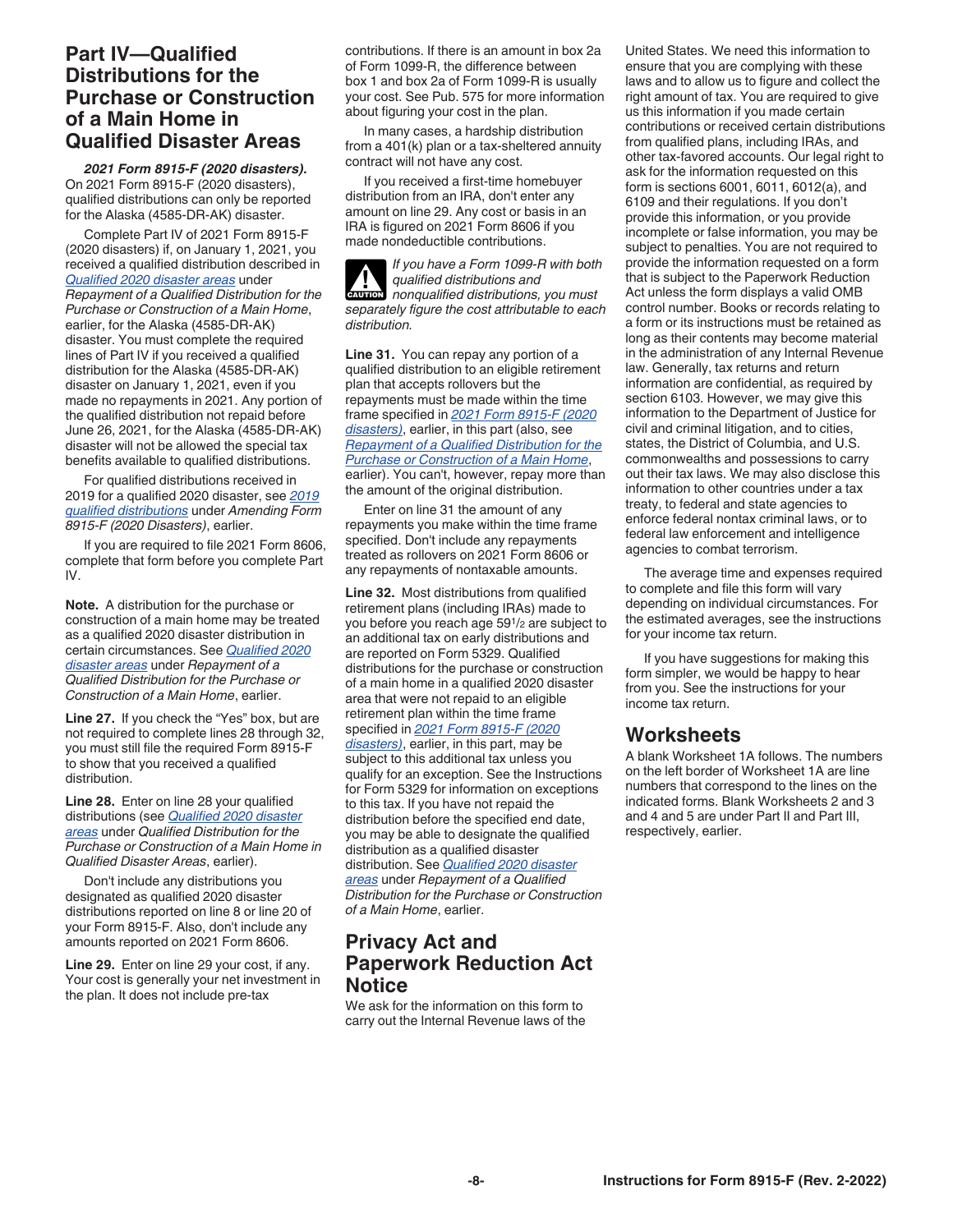### **Worksheet 1A. Use if you complete Part I of 2021 Form 8915-D and of 2021 Form 8915-F (2020 disasters).**

|                | Form 8915-D                                                           | (a)<br>Total distributions in 2021 | (b)<br>Qualified 2019 disaster distributions | (c)<br>Allocation of column (b) |
|----------------|-----------------------------------------------------------------------|------------------------------------|----------------------------------------------|---------------------------------|
| $\overline{2}$ | Distributions from retirement plans (other than IRAs)<br>made in 2021 |                                    |                                              |                                 |
| 3              | Distributions from traditional, SEP, and SIMPLE<br>IRAs made in 2021  |                                    |                                              |                                 |
| 4              | Distributions from Roth IRAs made in 2021                             |                                    |                                              |                                 |

|                | Form 8915-F (2020 disasters)                                                                   | (a)<br>Available distributions for this year |
|----------------|------------------------------------------------------------------------------------------------|----------------------------------------------|
| $\overline{2}$ | Enter, in column (a), distributions from retirement plans (other<br>than IRAs) made this year. |                                              |
| 3              | Enter, in column (a), distributions from traditional, SEP, and<br>SIMPLE IRAs made this year.  |                                              |
|                | Enter, in column (a), distributions from Roth IRAs made this year.                             |                                              |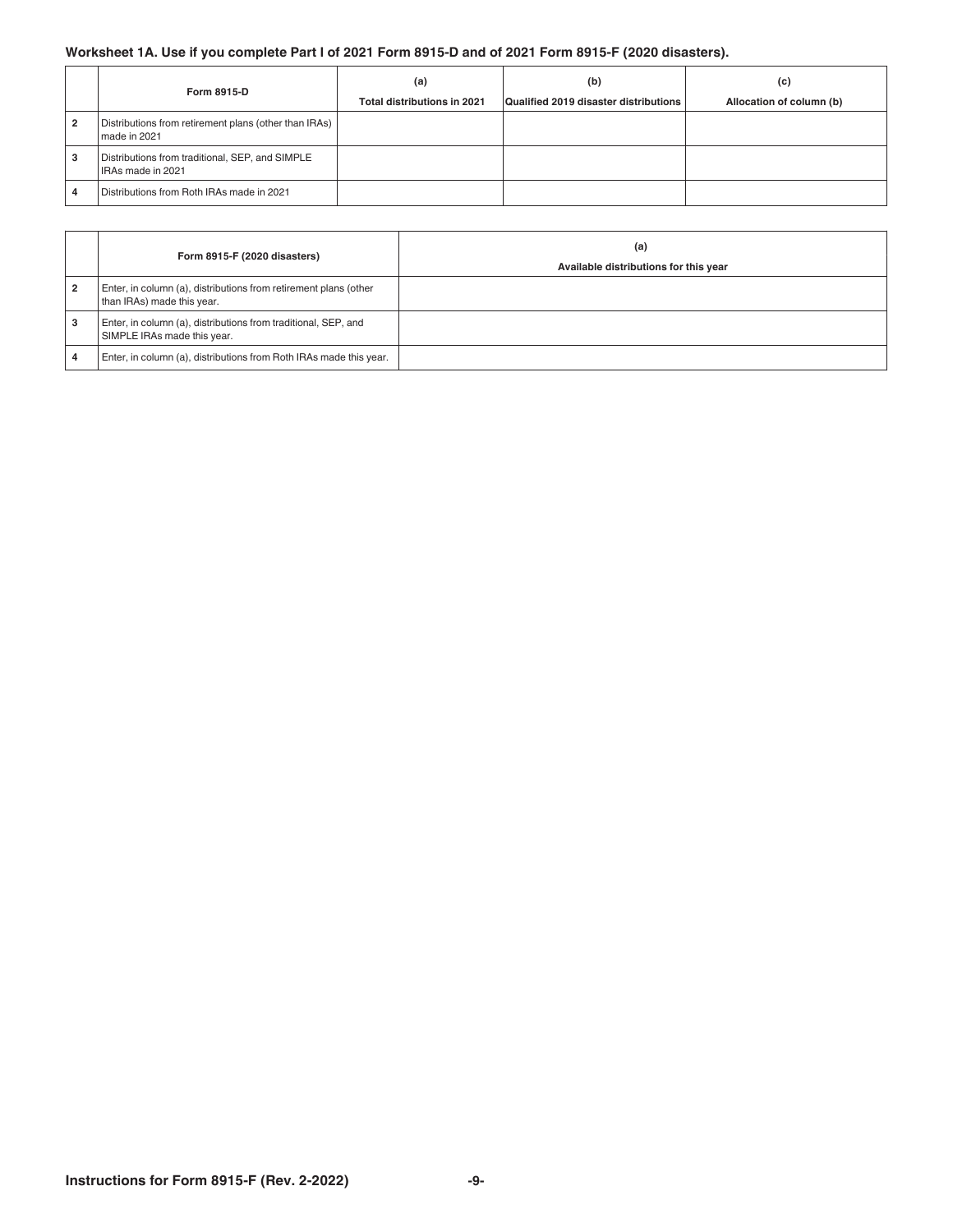# <span id="page-9-0"></span>**Appendix A Which Lines Should I Use?**

# **Form 8915-F (2020 Disasters): Lines To Use**

Look for the year of the form you are filing.

#### **2021 Form 8915-F (2020 Disasters)**



| IF                                                                                                                                                       | AND                                                                                                   | THEN                                                                                                                                                                                                                                                                 |
|----------------------------------------------------------------------------------------------------------------------------------------------------------|-------------------------------------------------------------------------------------------------------|----------------------------------------------------------------------------------------------------------------------------------------------------------------------------------------------------------------------------------------------------------------------|
| Qualified 2020 disaster distributions were made to                                                                                                       |                                                                                                       | Complete Parts I, II, and III, as applicable. If you received qualified distributions for<br>the Alaska (4585-DR-AK) disaster on January 1, 2021, complete Part IV.<br>If you must complete Part III, complete 2021 Form 8606 if either of the following<br>applies. |
| you in 2021                                                                                                                                              |                                                                                                       | . You received a qualified 2020 disaster distribution in 2021 from a traditional,<br>SEP, or SIMPLE IRA, and you have a basis in the IRA.                                                                                                                            |
|                                                                                                                                                          |                                                                                                       | . You received a qualified 2020 disaster distribution from a Roth IRA.                                                                                                                                                                                               |
|                                                                                                                                                          |                                                                                                       | For more information, see 2021 Form 8606 and its instructions.                                                                                                                                                                                                       |
|                                                                                                                                                          | You did NOT check the box<br>on line 9 or 17 on the 2020<br>Form 8915-E                               | Complete lines 12 through 15 and lines 23 through 26, as applicable, of your 2021<br>Form 8915-F (2020 disasters). If you received qualified distributions for the Alaska<br>(4585-DR-AK) disaster on January 1, 2021, complete Part IV.                             |
| You claimed coronavirus-related or other qualified<br>2020 disaster distributions on a 2020 Form 8915-E<br>(2020 disasters), but qualified 2020 disaster | You checked the box on<br>line 9 or 17 on the 2020<br>Form 8915-E                                     | If you are repaying those distributions, complete lines 14 and 25, as applicable, of<br>your 2021 Form 8915-F (2020 disasters). If you received qualified distributions for<br>the Alaska (4585-DR-AK) disaster on January 1, 2021, complete Part IV.                |
| distributions were NOT made to you in 2021                                                                                                               |                                                                                                       | If you aren't repaying those distributions, but you received qualified distributions for<br>the Alaska (DR-4585-AK) disaster on January 1, 2021, complete Part IV.                                                                                                   |
|                                                                                                                                                          |                                                                                                       | If you aren't repaying those distributions and you did NOT receive any<br>qualified distributions, STOP. You can't use 2021 Form 8915-F (2020<br>disasters).                                                                                                         |
| Qualified 2020 disaster distributions were not                                                                                                           | You received qualified<br>distributions for the Alaska<br>(4585-DR-AK) disaster on<br>January 1, 2021 | Complete Part IV.                                                                                                                                                                                                                                                    |
| made to you in 2021 AND you did not file a 2020<br>Form 8915-E                                                                                           | You did NOT receive<br>qualified distributions on<br>January 1, 2021, for<br>4585-DR-AK               | STOP. You can't use 2021 Form 8915-F.                                                                                                                                                                                                                                |

### **2022 Form 8915-F (2020 Disasters)**

| IF                                                                                                                                                                                                                                       | AND                                                                                                                                              | THEN                                                                                                                            |
|------------------------------------------------------------------------------------------------------------------------------------------------------------------------------------------------------------------------------------------|--------------------------------------------------------------------------------------------------------------------------------------------------|---------------------------------------------------------------------------------------------------------------------------------|
| You claimed qualified 2020 disaster distributions<br>on a 2021 Form 8915-F (2020 disasters) AND you<br>claimed coronavirus-related distributions or other                                                                                | You didn't check the box on<br>line 11 or 22 on the 2021<br>Form 8915-F (2020<br>disasters) AND/OR on<br>line 9 or 17 on the 2020<br>Form 8915-E | Complete lines 12 through 15 and lines 23 through 26, as applicable, of your 2022<br>Form 8915-F (2020 disasters).              |
| qualified 2020 disaster distributions on a 2020<br>Form 8915-E                                                                                                                                                                           | You checked the box on<br>line 11 or 22 on the 2021                                                                                              | If you are repaying those distributions, complete lines 14 and 25, as applicable, of your<br>2022 Form 8915-F.                  |
|                                                                                                                                                                                                                                          | Form 8915-F (2020<br>disasters) AND on line 9 or<br>17 on the 2020 Form<br>8915-E                                                                | If you aren't repaying those distributions, you can't use 2022 Form 8915-F (2020<br>disasters).                                 |
| You claimed qualified 2020 disaster distributions<br>on a 2021 Form 8915-F (2020 disasters) but you<br>did not claim coronavirus-related distributions or<br>other qualified 2020 disaster distributions on a<br>2020 Form 8915-E        | You didn't check the box on<br>line 11 or 22 on the 2021<br>Form 8915-F (2020<br>disasters)                                                      | Complete lines 12 through 15 and lines 23 through 26, as applicable, of your 2022<br>Form 8915-F (2020 disasters).              |
| You claimed coronavirus-related distributions or                                                                                                                                                                                         | You didn't checked the box<br>on line 9 or 17 on the 2020<br>Form 8915-E                                                                         | Complete lines 12 through 15 and lines 23 through 26, as applicable, of your 2022<br>Form 8915-F (2020 disasters).              |
| other qualified 2020 disaster distributions on a<br>2020 Form 8915-E but not on a 2021 Form 8915-F<br>(2020 disasters)                                                                                                                   | You checked the box on<br>line 9 or 17 on the 2020                                                                                               | If you are repaying those distributions, complete lines 14 and 25, as applicable, of your<br>2023 Form 8915-F (2020 disasters). |
|                                                                                                                                                                                                                                          | Form 8915-E                                                                                                                                      | If you aren't repaying those distributions, STOP. You can't use 2023 Form<br>8915-F.                                            |
| You did NOT claim qualified 2020 disaster<br>distributions on a 2021 Form 8915-F (2020)<br>disasters) AND you did not claim<br>coronavirus-related distributions or other qualified<br>2020 disaster distributions on a 2020 Form 8915-E |                                                                                                                                                  | STOP. You can't use 2023 Form 8915-F (2020 disasters).                                                                          |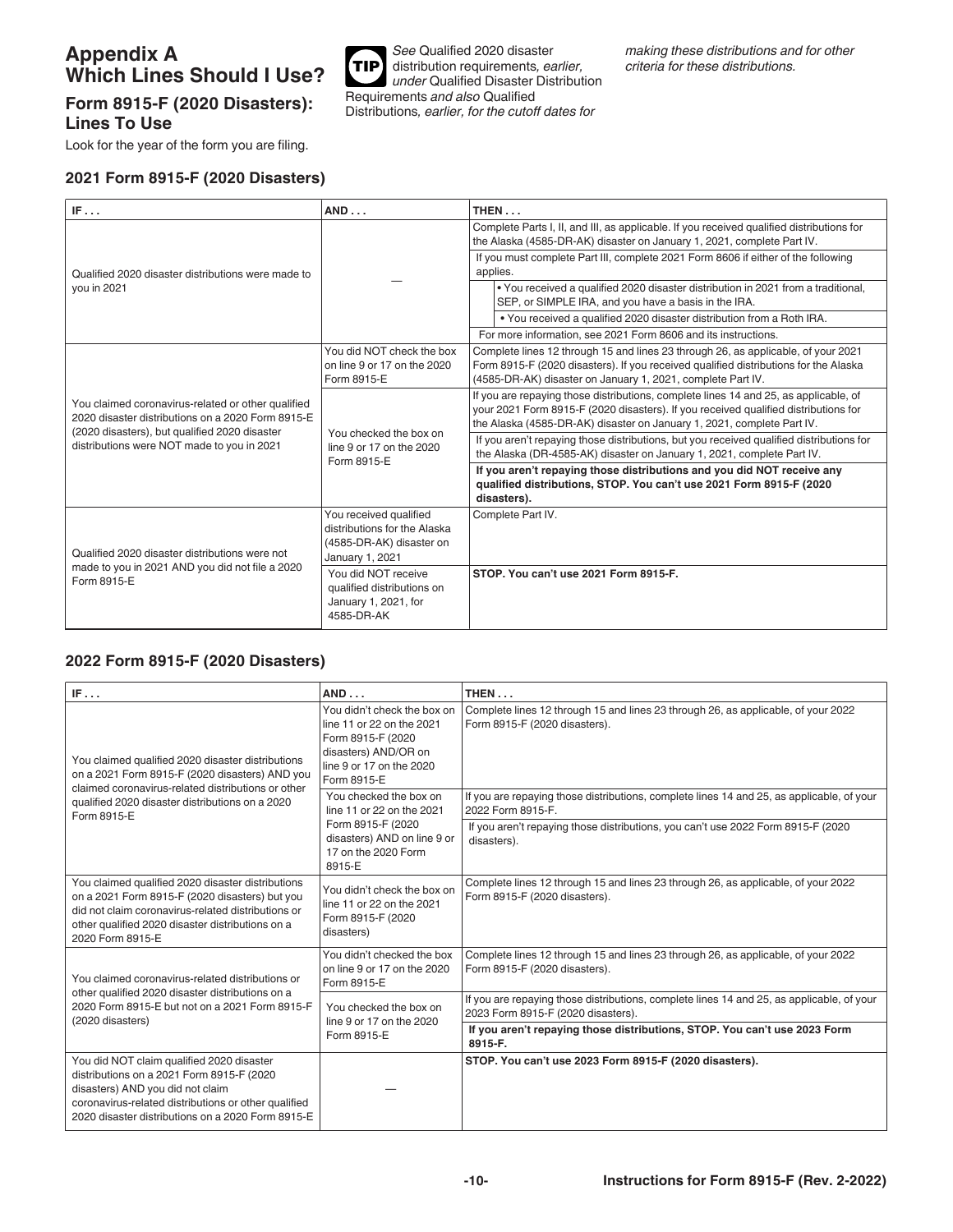# **2023 Form 8915-F (2020 Disasters)**

| IF                                                                                                                                                                                                                                    | AND                                                        | THEN                                                                                                                                                                                               |  |  |
|---------------------------------------------------------------------------------------------------------------------------------------------------------------------------------------------------------------------------------------|------------------------------------------------------------|----------------------------------------------------------------------------------------------------------------------------------------------------------------------------------------------------|--|--|
|                                                                                                                                                                                                                                       | You did not check the box on line 11<br>or 22 on that form | Complete lines 12 through 15 and lines 23 through 26, as<br>applicable, of your 2023 Form 8915-F (2020 disasters).                                                                                 |  |  |
| You claimed qualified 2020 disaster distributions on a 2021 Form<br>8915-F (2020 disasters)                                                                                                                                           | You checked the box on line 11 or                          | If you are repaying qualified 2020 disaster distributions<br>made in 2020 or in 2021, complete lines 14 and 25, as<br>applicable, of your 2023 Form 8915-F (2020 disasters). .                     |  |  |
|                                                                                                                                                                                                                                       | 22 on that form                                            | If you aren't repaying qualified 2020 disaster distributions<br>made in 2020 or in 2021, you can't use 2023 Form<br>8915-F (2020 disasters).                                                       |  |  |
| You claimed coronavirus-related distributions or other qualified 2020<br>disaster distributions on a 2020 Form 8915-E and you did NOT claim                                                                                           |                                                            | If you are repaying coronavirus-related distributions or<br>other qualified 2020 disaster distributions, complete lines<br>14 and 25, as applicable, of your 2023 Form 8915-F (2020<br>disasters). |  |  |
| qualified 2020 disaster distributions on a 2021 Form 8915-F (2020)<br>disasters)                                                                                                                                                      |                                                            | If you aren't repaying coronavirus-related<br>distributions or other qualified 2020 disaster<br>distributions, STOP. You can't use 2023 Form 8915-F<br>(2020 disasters).                           |  |  |
| You did NOT claim qualified 2020 disaster distributions on a 2021<br>Form 8915-F (2020 disasters) AND you did not claim<br>coronavirus-related distributions or other qualified 2020 disaster<br>distributions on a 2020 Form 8915-E  |                                                            | STOP. You can't use 2023 Form 8915-F (2020)<br>disasters).                                                                                                                                         |  |  |
| Note. This is the last year in which a coronavirus-related distribution can be repaid. You cannot repay a coronavirus-related distribution later than 3 years and one day after the<br>coronavirus-related distribution was received. |                                                            |                                                                                                                                                                                                    |  |  |

# **2024 Form 8915-F (2020 Disasters)**

| IF                                                                                                                                                                                                                                   | AND | THEN                                                                                                                                                                                                 |  |  |  |
|--------------------------------------------------------------------------------------------------------------------------------------------------------------------------------------------------------------------------------------|-----|------------------------------------------------------------------------------------------------------------------------------------------------------------------------------------------------------|--|--|--|
| You claimed qualified 2020 disaster distributions other than<br>coronavirus-related distributions on a 2020 Form 8915-E and you did<br>NOT claim qualified 2020 disaster distributions on a 2021 Form<br>8915-F (2020 disasters)     |     | If you are repaying qualified 2020 disaster distributions<br>other than coronavirus-related distributions, complete<br>lines 14 and 25, as applicable, of your 2024 Form 8915-F<br>(2020 disasters). |  |  |  |
|                                                                                                                                                                                                                                      |     | If you aren't repaying qualified 2020 disaster<br>distributions other than coronavirus-related<br>distributions, STOP. You can't use 2024 Form 8915-F<br>(2020 disasters).                           |  |  |  |
| You did NOT claim qualified 2020 disaster distributions on a 2021<br>Form 8915-F (2020 disasters) AND you did not claim<br>coronavirus-related distributions or other qualified 2020 disaster<br>distributions on a 2020 Form 8915-E |     | STOP. You can't use 2024 Form 8915-F (2020<br>disasters).                                                                                                                                            |  |  |  |
| Note: Coronavirus-related distributions can NOT be repaid after 2023.                                                                                                                                                                |     |                                                                                                                                                                                                      |  |  |  |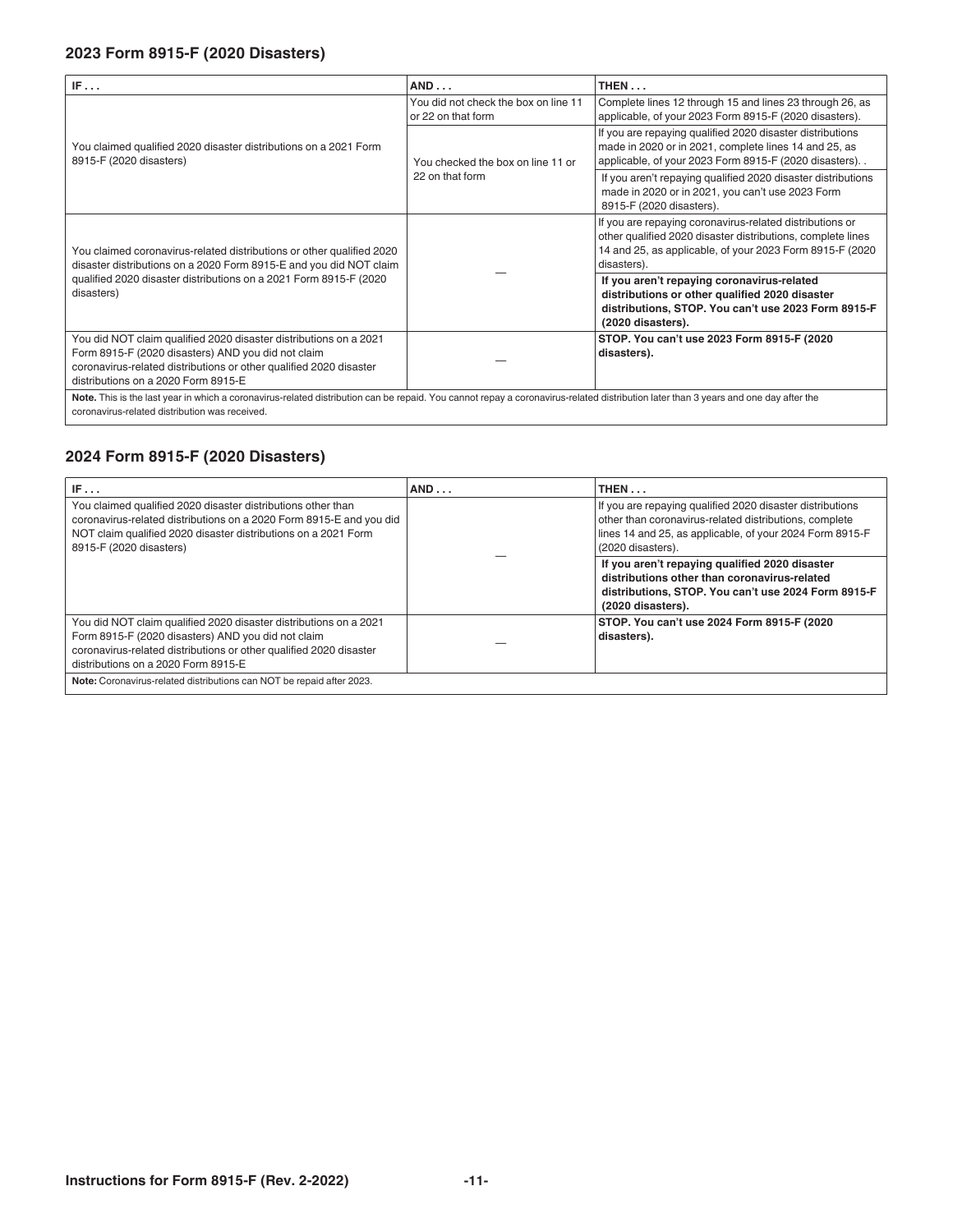# <span id="page-11-0"></span>**Appendix B Qualified Disaster Areas by Year**

# **Table for Qualified 2020 Disaster Areas. Use for Form 8915-F (2020 disasters).**

| <b>Disaster Area</b>                                                            | Qualified 2020 Disaster (includes the FEMA DR<br>number (that is, FEMA's major disaster<br>declaration number))    | <b>Date of Declaration</b> | Disaster Period aka Incident Period     |
|---------------------------------------------------------------------------------|--------------------------------------------------------------------------------------------------------------------|----------------------------|-----------------------------------------|
| <b>Qualified Individuals</b><br>(see Qualified<br><i>individuals</i> , earlier) | Virus SARS-CoV-2 or coronavirus disease 2019<br>(referred to collectively in these instructions as<br>coronavirus) | Not relevant               | Not relevant                            |
| Alabama                                                                         | Severe Storms and Flooding (DR-4546-AL)                                                                            | May 21, 2020               | February 5, 2020 - March 6, 2020        |
| Alabama                                                                         | Severe Thunderstorms (DR-4555-AL)                                                                                  | July 10, 2020              | April 12, 2020 - April 13, 2020         |
| Alabama                                                                         | Severe Storms, Straight-line Winds, and Tornadoes<br>(DR-4554-AL)                                                  | July 10, 2020              | April 19, 2020                          |
| Alabama                                                                         | Hurricane Sally (DR-4563-AL)                                                                                       | September 20, 2020         | September 14, 2020 - September 16, 2020 |
| Alabama                                                                         | Hurricane Zeta (DR-4573-AL)                                                                                        | December 10, 2020          | October 28, 2020 - October 29, 2020     |
| Alaska                                                                          | Severe Storm, Flooding, Landslides, and Mudslides<br>(4585-DR-AK)                                                  | February 17, 2021          | November 30, 2020 - December 2, 2020    |
| Arkansas                                                                        | Severe Storms, Tornadoes, and Straight-line Winds<br>(DR-4544-AR)                                                  | May 8, 2020                | March 28, 2020                          |
| Arkansas                                                                        | Severe Storms and Straight-line Winds (DR-4556-AR)                                                                 | July 10, 2020              | April 12, 2020                          |
| California                                                                      | Wildfires (DR-4558-CA)                                                                                             | August 22, 2020            | August 14, 2020 - September 26, 2020    |
| California                                                                      | Wildfires (DR-4569-CA)                                                                                             | October 16, 2020           | September 4, 2020 - November 17, 2020   |
| Colorado                                                                        | Wildfires (4581-DR-CO)                                                                                             | January 15, 2021           | September 6, 2020 - November 5, 2020    |
| Connecticut                                                                     | Tropical Storm Isaias (4580-DR-CT)                                                                                 | January 12, 2021           | August 4, 2020                          |
| Delaware                                                                        | Tropical Storm Isaias (DR-4566-DE)                                                                                 | October 2, 2020            | August 4, 2020 - August 7, 2020         |
| Florida                                                                         | Hurricane Sally (DR-4564-FL)                                                                                       | September 23, 2020         | September 14, 2020 - September 28, 2020 |
| Georgia                                                                         | Tropical Storm Zeta (4579-DR-GA)                                                                                   | January 12, 2021           | October 29, 2020                        |
| Hawaii                                                                          | Severe Storms and Flooding (DR-4549-HI)                                                                            | July 9, 2020               | March 27, 2020 - March 28, 2020         |
| lowa                                                                            | Severe Storms (DR-4557-IA)                                                                                         | August 17, 2020            | August 10, 2020                         |
| Kentucky                                                                        | Severe Storms, Flooding, Landslides, and Mudslides<br>(DR-4540-KY)                                                 | April 24, 2020             | February 3, 2020 - February 29, 2020    |
| Louisiana                                                                       | Hurricane Laura (DR-4559-LA)                                                                                       | August 28, 2020            | August 22, 2020 - August 27, 2020       |
| Louisiana                                                                       | Hurricane Delta (DR-4570-LA)                                                                                       | October 16, 2020           | October 6, 2020 - October 10, 2020      |
| Louisiana                                                                       | Hurricane Zeta (4577-DR-LA)                                                                                        | January 12, 2021           | October 26, 2020 - October 29, 2020     |
| Maryland                                                                        | Tropical Storm Isaias (4583-DR-MD)                                                                                 | February 4, 2021           | August 3, 2020 - August 4, 2020         |
| Michigan                                                                        | Severe Storms and Flooding (DR-4547-MI)                                                                            | July 9, 2020               | May 16, 2020 - May 22, 2020             |
| Mississippi                                                                     | Severe Storms, Tornadoes, Straight-line Winds, and<br>Flooding (DR-4478-MS)                                        | March 12, 2020             | January 10, 2020 - January 11, 2020     |
| Mississippi                                                                     | Severe Storms, Tornadoes, Straight-line Winds, and<br>Flooding (DR-4536-MS)                                        | April 16, 2020             | April 12, 2020                          |
| Mississippi                                                                     | Severe Storms, Flooding, and Mudslides<br>(DR-4538-MS)                                                             | April 23, 2020             | February 10, 2020 - February 18, 2020   |
| Mississippi                                                                     | Severe Storms, Tornadoes, Straight-line Winds, and<br>Flooding (DR-4551-MS)                                        | July 9, 2020               | April 22, 2020 - April 23, 2020         |
| Mississippi                                                                     | Hurricane Zeta (4576-DR-MS)                                                                                        | December 31, 2020          | October 28, 2020 - October 29, 2020     |
| Missouri                                                                        | Severe Storms, Tornadoes, Straight-line Winds, and<br>Flooding (DR-4552-MO)                                        | July 9, 2020               | May 3, 2020 - May 4, 2020               |
| New Jersey                                                                      | Tropical Storm Isaias (DR-4574-NJ)                                                                                 | December 11, 2020          | August 4, 2020                          |